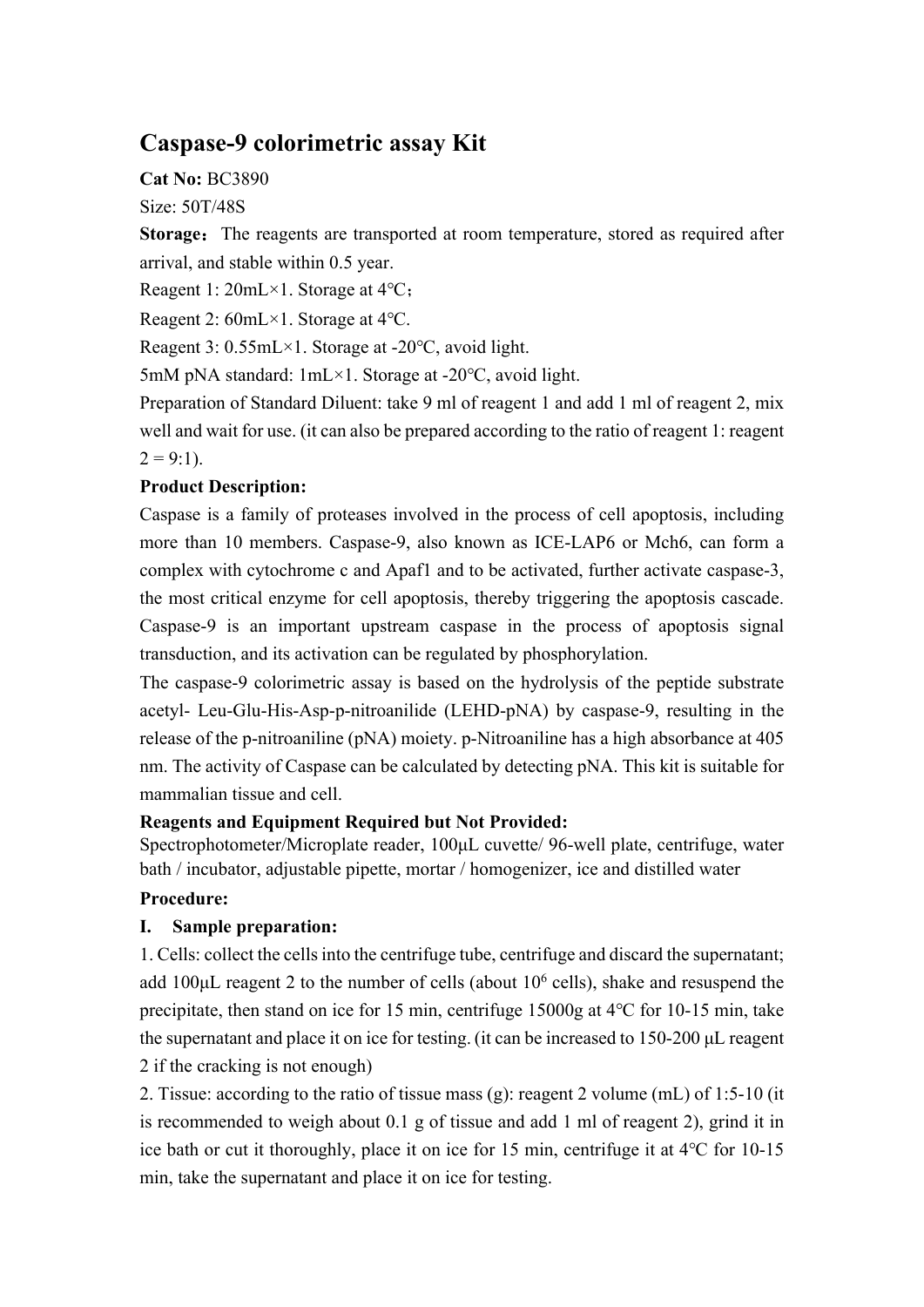#### **II. Determination procedure:**

1. Preheat the spectrophotometer / microplate reader for 30min, adjust the wavelength to 405nm, and adjust distilled water to zero.

2. Before use, 5 mmol/L PNA standard solution is diluted to 200, 100, 50, 25, 12.5 and 0 μmol/L standard solution with standard solution diluent.

3. Sample determination (add the following reagents in sequence in 96 well plate / EP tube)

| Reagent name                                            | Test tube $(A_T)$ | Blank tube $(A_B)$ | Standard tube $(AS)$                                |
|---------------------------------------------------------|-------------------|--------------------|-----------------------------------------------------|
| $(\mu L)$                                               |                   |                    |                                                     |
| Reagent 1                                               | 40                | 40                 |                                                     |
| sample                                                  | 50                |                    |                                                     |
| Reagent 2                                               |                   | 50                 |                                                     |
| Reagent 3                                               | 10                | 10                 |                                                     |
| standard solution                                       |                   |                    | 100                                                 |
| Mix well, cover 96 well plate tightly and seal with     |                   |                    |                                                     |
| sealing film. Incubate at 37°C for 60-120 minutes. When |                   |                    | Immediately<br>determine<br>the absorbance at 405nm |
| the color change obvious, the absorbance at 405nm can   |                   |                    |                                                     |
| be determined. If the color change is not obvious, the  |                   |                    |                                                     |
| incubation time can be extended appropriately, even     |                   |                    |                                                     |
| overnight. Blank tube only need to do 1-2 times.        |                   |                    |                                                     |
| Calculate $\Delta A_T = A_T - A_B$ .                    |                   |                    |                                                     |

#### **III. Activity caculation:**

1. Establishment of standard curve

The standard equation is made according to the concentration of standard tube (x, μmol/L) and  $ΔA<sub>S</sub>$  (y, minus the tube with 0 concentration). The determination of  $ΔA<sub>T</sub>$ is substituted into the standard equation to obtain x (μmol/L).

2. According to the increase percentage of enzyme activity

Increased percentage of caspase-9 activity = ((experimental treatment group  $A_T$ )-  $A_B$ ) / ((experimental control group  $A_T$ )-  $A_B$ ) × 100%

The method is simple and reliable, and can be used to determine the enzyme activity roughly.

3. Calculated by enzyme activity

One unit is the amount of enzyme that will cleave 1.0 nmol of the colorimetric pNAsubstrate per hour at 37℃ under saturated substrate concentrations. we can calculate the caspase activity in the sample.

Caspase-9 activity (U/mg prot) =  $x \times V_R$  ÷ ( $V_S \times Cpr$ ) ÷ T  $\times$  10<sup>3</sup> = 2x ÷ Cpr ÷ t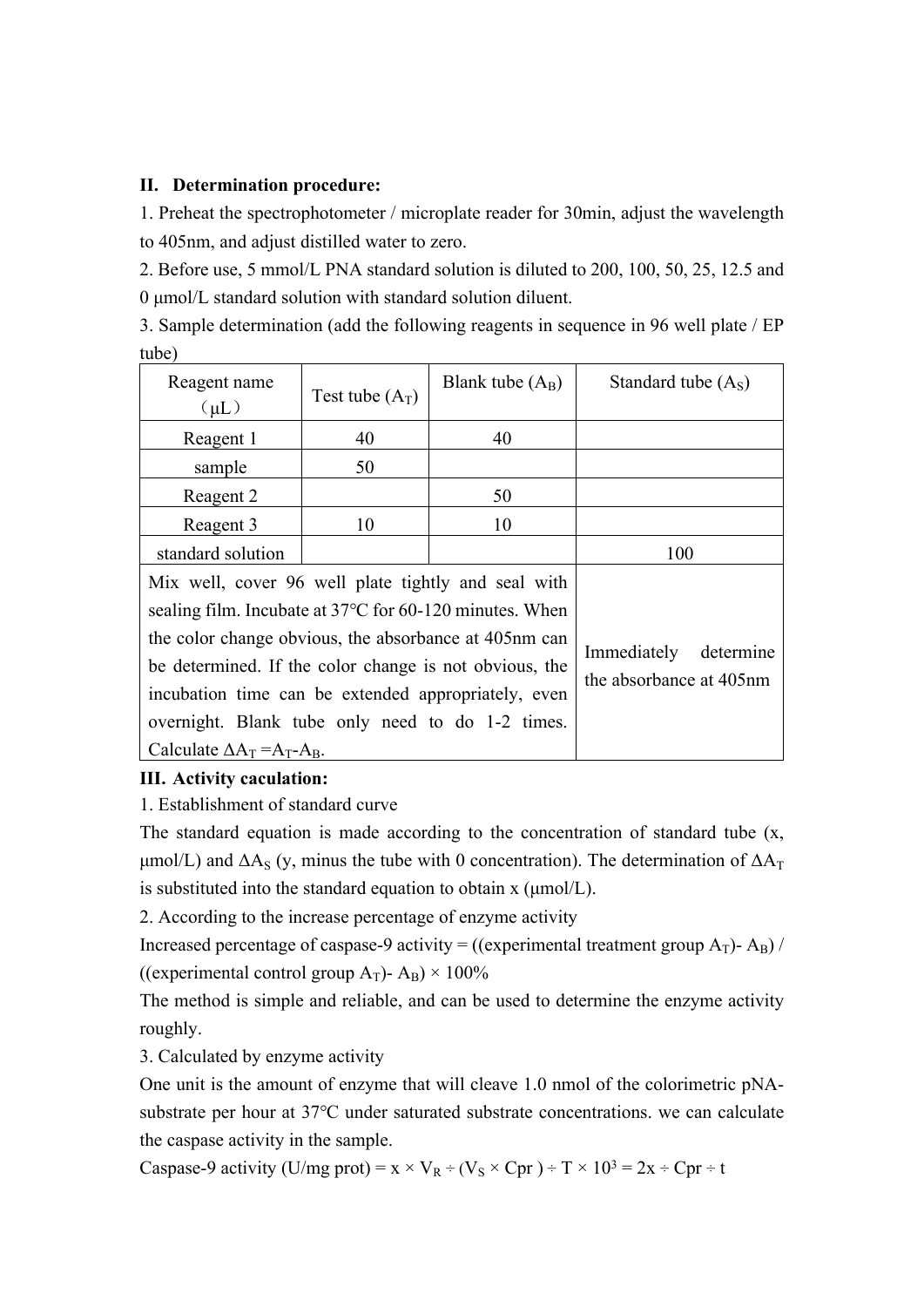$V_R$ : total volume of reaction system,  $0.1ml = 10^{-4}$  L;  $V_S$ : volume of added sample, 0.05mL; T: reaction time, 1 h; Cpr: concentration of sample protein, mg/mL;  $10^3$ : unit conversion coefficient,  $1 \text{ \mu}$ mol =  $10^3 \text{ \mu}$ mol.

#### **Notes:**

1. Since reagent 1 contains a reducing agent (DTT), it is recommended to dilute the sample 2 times with distilled water and then use the Bradford method to determine the protein concentration to reduce the interference of DTT on the protein concentration determination. It is not recommended to use the BCA method to determine protein concentration.

2. The most common reason for the low Caspase activity value is that the cells have not undergone apoptosis, the amount of cells is too small or observation time is improper. When inducing apoptosis, it is not that the larger the dose, the longer the time, the higher the Caspase activity. It is recommended to set different doses and time points such as 0, 2, 4, 8, 16, 24 hours to detect the best observation point.

3. When the value of the measured sample is higher than the upper limit of the standard curve, the sample can be diluted with reagent two and then re-measured.

4. Tightly cover the 96-well plate and seal it with parafilm. Incubate at 37 ºC, the OD405 value when the color turns yellow is about 0.2, which can be measured at this time. The insignificant color change can prolong the reaction or overnight, but when the enzyme activity is strong, too long incubation time will cause the reaction to lose the linear relationship.

#### **Recent Product Citations:**

[1] Zhao L , Kong X , Zhong W , et al. FTO accelerates ovarian cancer cell growth by promoting proliferation, inhibiting apoptosis, and activating autophagy[J]. Pathology - Research and Practice, 2020, 216(9):153042.

[2] Tong W , Guo J , Yang C . Tanshinone II A enhances pyroptosis and represses cell proliferation of HeLa cells by regulating miR-145/GSDMD signaling pathway[J]. Bioence Reports, 2020, 40(4).

#### **References:**

[1] Cohen GM. Caspases: the executioners of apoptosis. Biochem J, 1997, 326: 1-16. [2] Janicke R U, Sprengart M L, Wati M R, et al. Emerging role of caspase-3 in apoptosis[J]. Cell Death and Differentiation, 1999, 6:99-104.

#### **Related products:**

BC3810 Caspase-1 activity assay Kit BC3820 Caspase-2 activity assay Kit BC3830 Caspase-3 activity assay Kit